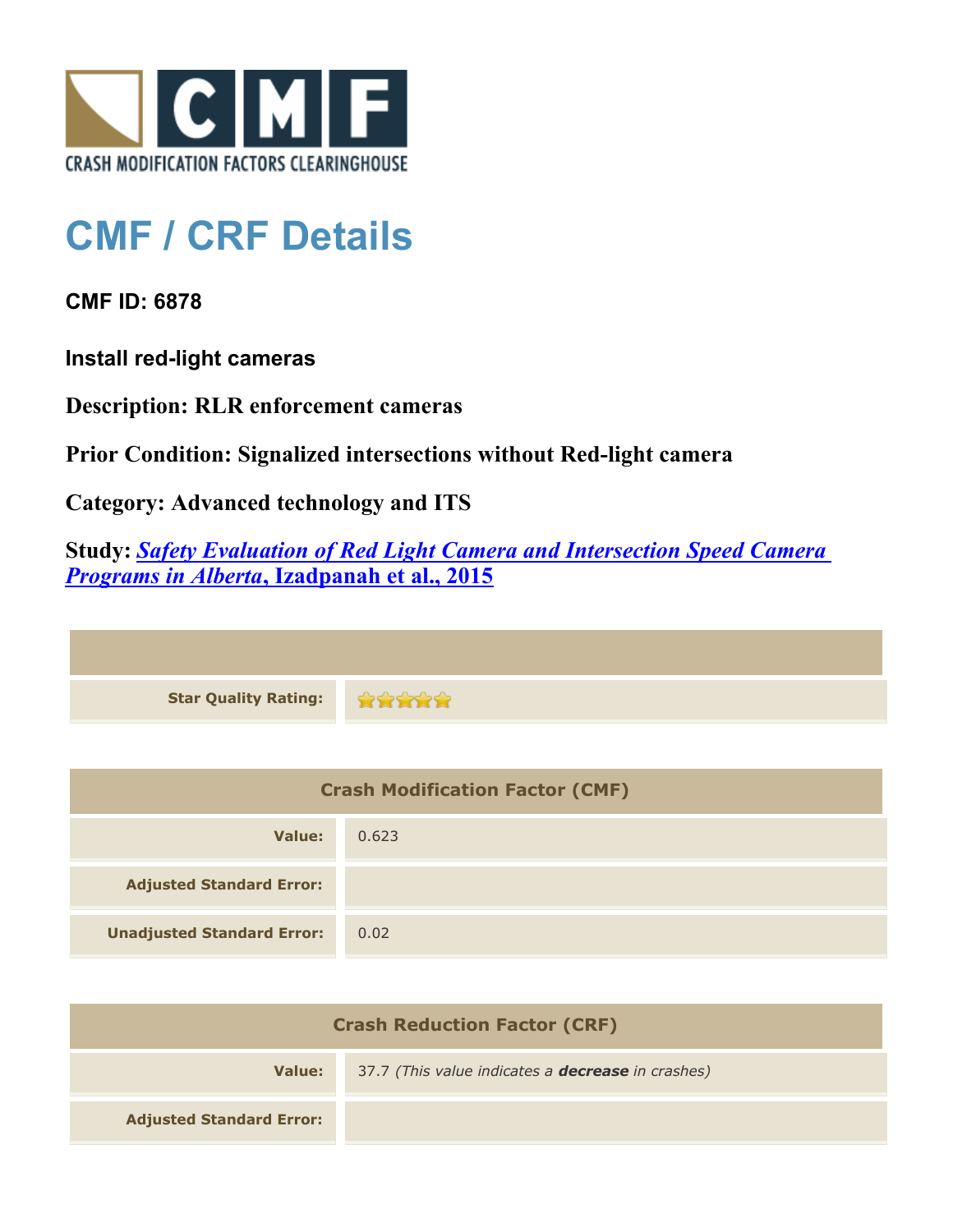| <b>Applicability</b>                         |                    |
|----------------------------------------------|--------------------|
| <b>Crash Type:</b>                           | Angle              |
| <b>Crash Severity:</b>                       | All                |
| <b>Roadway Types:</b>                        | Not specified      |
| <b>Number of Lanes:</b>                      |                    |
| <b>Road Division Type:</b>                   |                    |
| <b>Speed Limit:</b>                          |                    |
| <b>Area Type:</b>                            | Urban and suburban |
| <b>Traffic Volume:</b>                       |                    |
| <b>Time of Day:</b>                          | All                |
| The constance accuse to interestation becaul |                    |

## *If countermeasure is intersection-based*

| <b>Intersection Type:</b>         | Roadway/roadway (not interchange related) |
|-----------------------------------|-------------------------------------------|
| <b>Intersection Geometry:</b>     | $3$ -leg, $4$ -leg                        |
| <b>Traffic Control:</b>           | Signalized                                |
| <b>Major Road Traffic Volume:</b> |                                           |
| <b>Minor Road Traffic Volume:</b> |                                           |

| <b>Development Details</b>      |              |
|---------------------------------|--------------|
| <b>Date Range of Data Used:</b> | 1995 to 2008 |
| <b>Municipality:</b>            | Alberta      |
| State:                          |              |